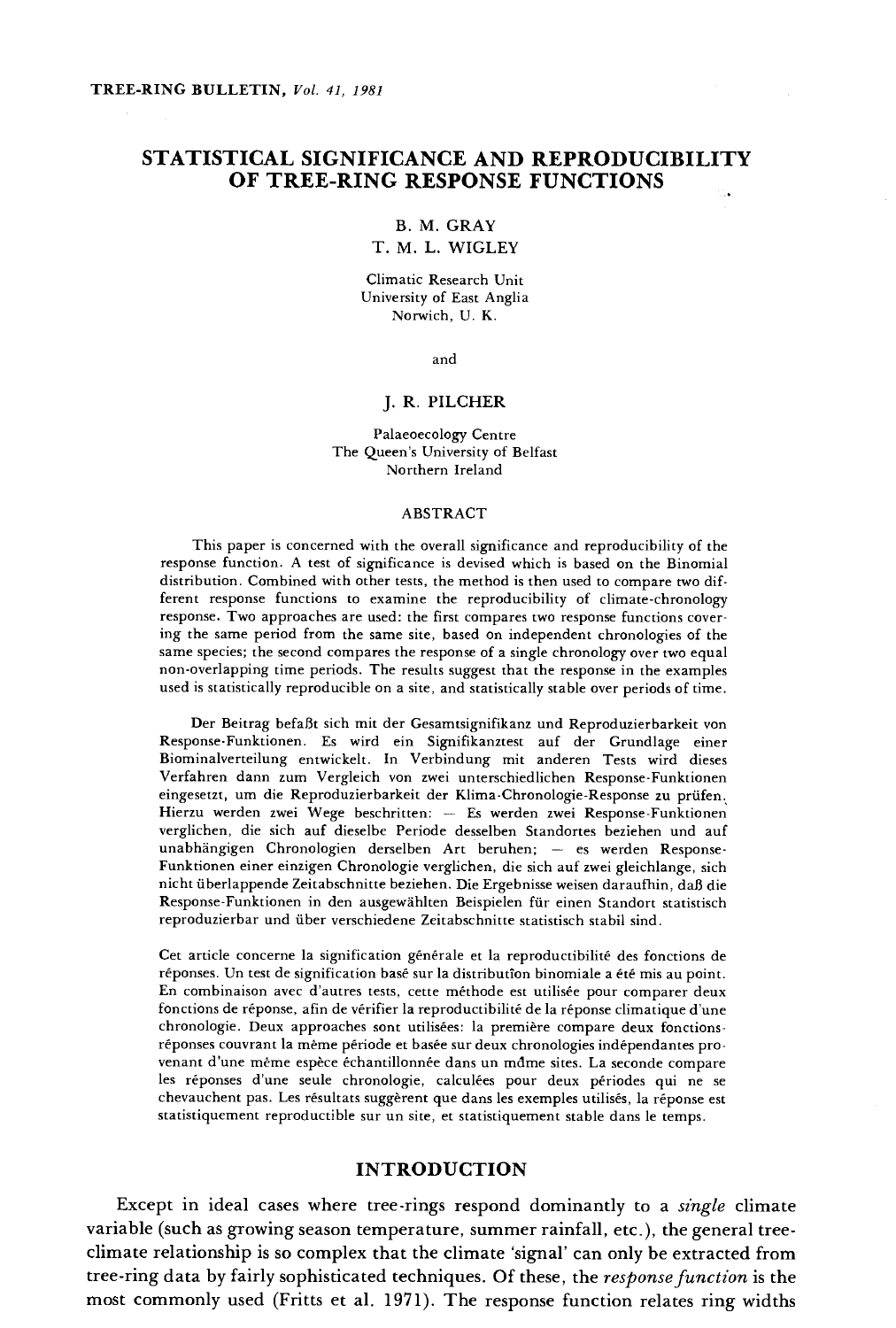from a single -site or area chronology to the previous growth (up to 3 years previously) and to monthly precipitation and temperature values:

$$
W_{i} = a_{1}W_{i-1} + a_{2}W_{i-2} + a_{3}W_{i-3}
$$
  
+ b\_{1}T\_{1} + b\_{2}T\_{2} ... + b\_{k}T\_{k} ... + b\_{N/2}T\_{N/2}  
+ c\_{1}R\_{1} + c\_{2}R\_{2} ... + c\_{k}R\_{k} ... + c\_{N/2}T\_{N/2} (1)

Here  $W_i$  is the width for year i, and  $T_k$  and  $R_k$  are monthly temperature and rainfall values for September, August, July, June, etc. back to N/2 months prior to the end of the growing season (N is usually 28).

The obvious way to calculate the response function (i.e. the coefficients  $b_k$  and  $c_k$ ) is to use stepwise multiple linear regression. However, when calculated in this direct way, the coefficients tend to be unstable; they show considerable variation from step to step in the regression analysis because of the intercorrelations in the climate data. To overcome this, Fritts et al. (1971) employed principal component analysis, and replaced equation (1) by:

$$
W_{i} = a_{1}W_{i-1} + a_{2}W_{i-2} + a_{3}W_{i-3}
$$
  
+  $d_{1}V_{1} + d_{2}V_{2} \ldots + d_{k}V_{k} \ldots + d_{N}V_{N}$  (2)

where  $V_k$  are the eigenvectors of the temperature and rainfall: i.e. each  $V_k$  is a linear combination of the variables T<sub>k</sub> (k = 1, ..N/2) and R<sub>k</sub> (k = 1, ..N/2). This is not a completely consistent method, since, although the  $V_k$  are orthogonal, the previous growth terms are not. It does, however, appear to overcome the stability problem noted above. When the regression has terminated, the  $V_k$  are transformed back to the appropriate T<sub>k</sub> and R<sub>k</sub>. The transformed coefficients are then the elements b<sub>k</sub> and c<sub>k</sub> of the response function. This paper is concerned with the overall significance of the response function, and how it can be tested.

If all of the principal components are retained and the regression analysis is carried through to completion  $(N + 3$  steps) the results (1) and (2) must be identical. There is a point when addition of a new variable in the regression equation does not increase the explained variance by a statistically significant amount. Because of this possibility it is likely that an "optimum" response function can be calculated by curtailing the number of steps,  $m$ , in the regression analysis after less than  $N + 3$  steps. Because the regression used is stepwise, and variables may drop out at any stage,  $m$  is more accurately defined as the number of variables in the regression at the final step.

The choice of  $m$  can be made in several ways. The classic method is to test the entering variable with an F -ratio test. For example, the regression may be terminated when  $F < 1.0$ , and when the explained variance due to the addition of a variable is less than the remaining error variance. Another criterion would be to halt the regression at the point where the maximum number of statistically significant  $b_k$  and  $c_k$  occur. Yet another criterion for  $m$  is to chose the step at which the variance of the chronology explained by climate is a maximum. A test of overall statistical significance is required for all methods of choosing m.

A second test of statistical significance needs to be devised when two response functions are compared. Comparisons can arise in two ways: on comparing two response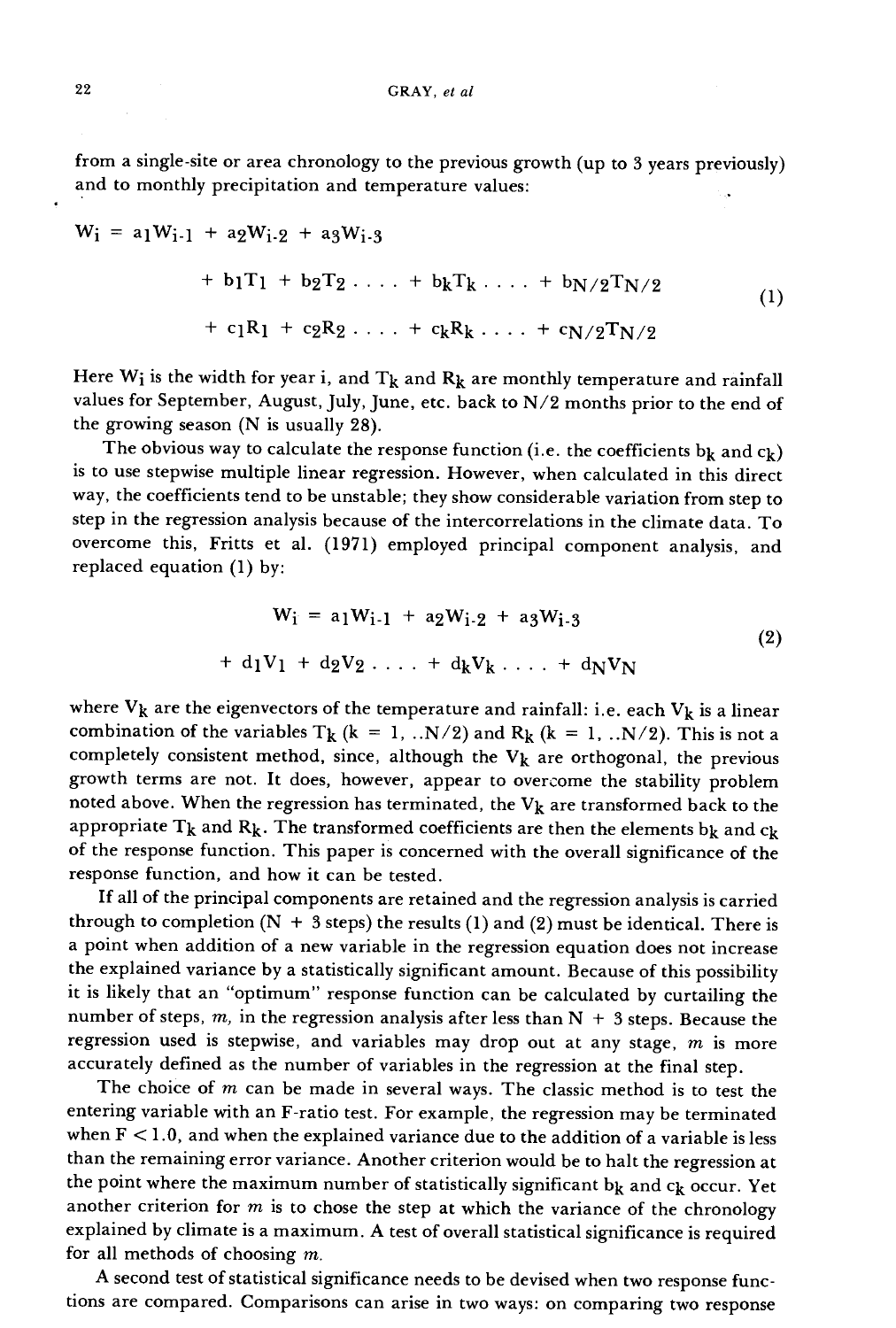functions from the same site or area based on independent chronologies covering the same time period; and in comparing the response of a single chronology over two equal non -overlapping time periods.

# OVERALL SIGNIFICANCE OF A SINGLE RESPONSE FUNCTION

In presenting response function results the coefficients  $b_k$  for temperature and  $c_k$ for rainfall are displayed graphically, with error bars which usually represent 95% confidence limits. These imply that there is only a 5% chance that the true value of the coefficient lies outside the limits shown. The previous growth coefficients ai are also delimited this way. If the confidence limits for any coefficient exclude zero, then that coefficient is significantly different from zero at the 0.05 level: that is to say, the probability that any one coefficient is non-zero (at the level  $\alpha = 0.05$ ) by chance is < 0.05. The probability, P, that n coefficients in a total number of response coefficients N will be significantly non -zero at the 0.05 level is determined by the Binomial distribution and is:

$$
P = \frac{N!}{(N-n) \ln!} \qquad (0.05)^{N} (0.95)^{N-n} \tag{3}
$$

The results of this distribution, assuming that the coefficients are independent, are given in Table 1.

Equation 3 is, of course, an idealised approximation to the problem, since in practice the elements in the response function may not be independent. Since only  $k$  of the N original variables can be considered to be independent (where  $k$  is the number of significant eigenvectors in the principal component analysis), we might reasonably assume that only  $k$  of the possible regression coefficients are independent. The determination of  $k$  is not trivial. Guiot (1981) has shown that a reasonable criterion of significance is the condition that  $PVP > 1$ , where  $PVP$  is the product of the eigenvalues in descending order of rank. Since the determinant of the correlation matrix of orthogonal variables is equal to 1, the last significant eigenvector is considered to be that whose eigenvalue brings the PVP to as near a value of 1 as possible. Typically, this would be eigenvector 22 for the cases considered in this paper.

A reduction in the number of effectively independent elements in the response function is analagous to the non -independence of the trials in our theory. If the trials were tosses of a single coin, the length of runs of either outcome (tails or heads) would be greater than that expected by chance. It is not at all clear how the introduction of this apparent autocorrelation in the results of the trials would affect either the mean or the variance of the results. In the response functions discussed below, the effect is, in any case, small and will be ignored.

The null hypothesis to be tested is that the response function is zero. The alternative hypothesis is that the coefficients of response functions are not all zero, that is, that the function is significantly non -zero. We wish to accept this hypothesis at the 0.05 level. Table 1 shows that, even if there were no climate signal, it is highly probably that 1, 2 or 3 coefficients will be significantly non-zero. For  $N = 24$  or 28, at least 4 coefficients must be non -zero at the 0.05 level to get an overall result which is significant at the 0.05 level, while at least 5 coefficients must be non -zero at the 0.05 level to get an overall result which is significant at the 0.01 level (see Table 1).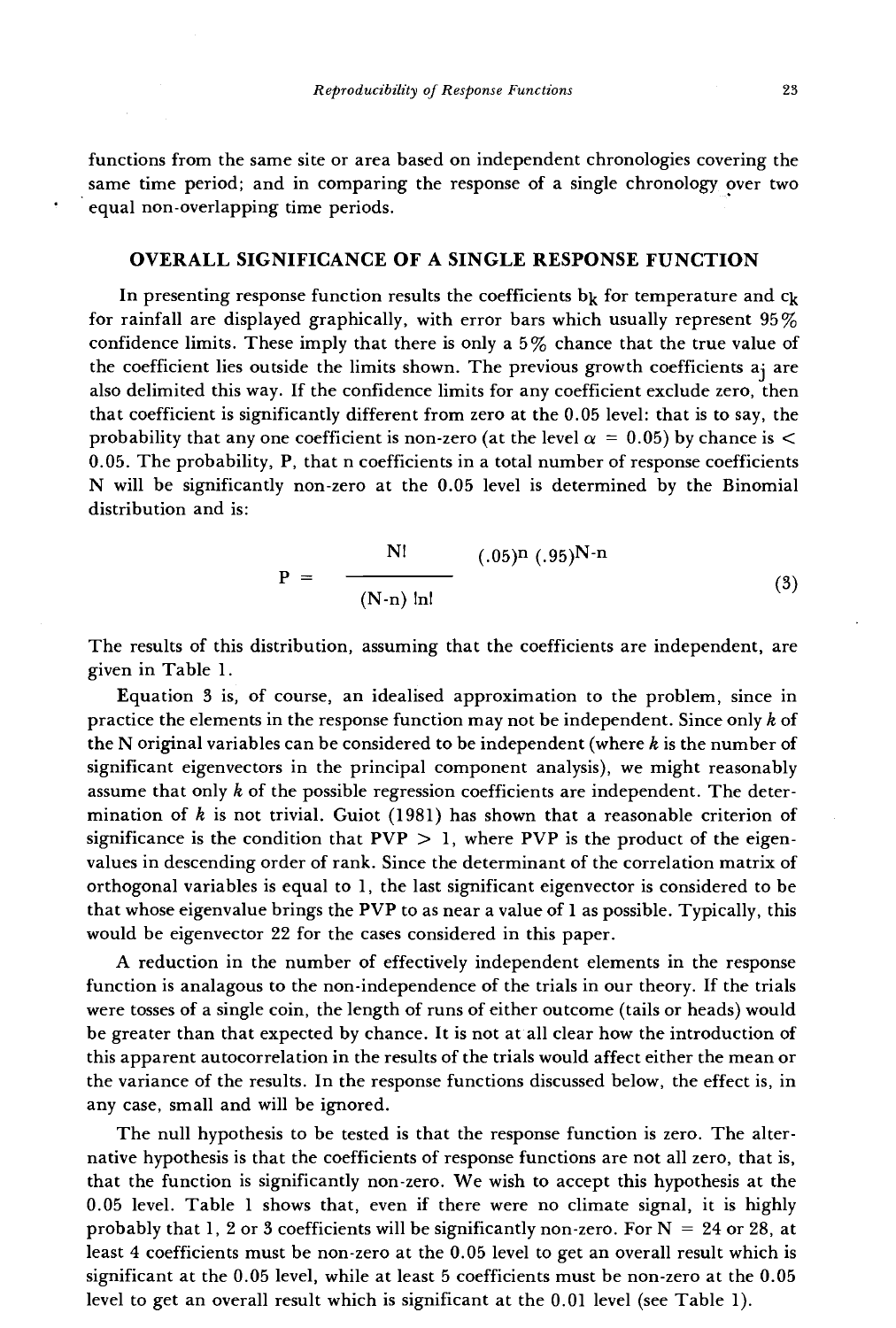| Number of coefficients    |          |          | Probability of       | 7.4      |
|---------------------------|----------|----------|----------------------|----------|
| significantly non-zero    |          |          | occurrence by chance |          |
| at the $0.05$ level $(n)$ | $N = 24$ | $N = 28$ | $N = 12$             | $N = 14$ |
| 0                         | .292     | .238     | .540                 | .488     |
|                           | .369     | .350     | .341                 | .359     |
| 2                         | .223     | .249     | .099                 | .123     |
| 3                         | .086     | .114     | $.017*$              | $.026*$  |
| 4                         | $.024*$  | $.037*$  | $.002**$             | $.004**$ |
| 5                         | $.005**$ | $.009**$ |                      |          |
| 6                         | $.001**$ | $.002**$ |                      |          |

Table 1. Probability of n significant coefficients occurring by chance.

This simple theory can be illustrated using the response function of the Schleswig- Holstein Chronology (Germany, 54° 20'N, 9° 10'E) from Eckstein and Schmidt (1974). Only 26% of the ring width variance is explained by climate in this response function. No values of the F level are quoted, and it is not known at what step the regression terminated. However, examination of the diagram (Figure 6 in their paper), shows 15 coefficients to be significantly different from zero. The overall climatic response is therefore highly significant using the Binomial test, contraryto the conclusions given in the original paper.

However, the above discussion of the overall significance of the response function does not take into account the numerical values of the individual coefficients. Suppose a single coefficient is very large and the 95% confidence limits are a long way from the zero line on the diagram. Such a coefficient would be highly significant, with a probability level  $\alpha$  well below 0.05. The probability of such a result by chance is N $\alpha$  $(1-\alpha)^{N-1}$ . For N = 28, and only this one very significant coefficient, the overall response function will be significant at the 0.05 level if  $\alpha < 0.00187$  and at the 0.01 level if  $\alpha$  < 0.00036. Thus a response function may be significant either if a few elements have error bars a long way away from the zero line, or if many elements have error bars only just clear of the zero line.

## COMPARING TWO RESPONSE FUNCTIONS

Suppose two response functions,  $F_1$  and  $F_2$ , are to be compared to see whether they are significantly different. Three tests are given here because no single test could be found which was completely satisfactory. The third test is thought to be the most satisfactory. Although the analyses are restricted to temperature and rainfall response, they can clearly be extended to include the prior growth coefficients.

Correlation. The null hypothesis is that the two response functions are different, that is, that the correlation coefficient between elements in  $F_1$  and elements in  $F_2$  is zero. The null hypothesis can be tested by examining the statistical significance of the correlation coefficient in the standard way using, as sample size, the number of elements compared. If the temperature elements are tested, followed by the rainfall elements, significant correlations indicate the similarity of the two functions in temperature response, rainfall response or both. This test does not consider whether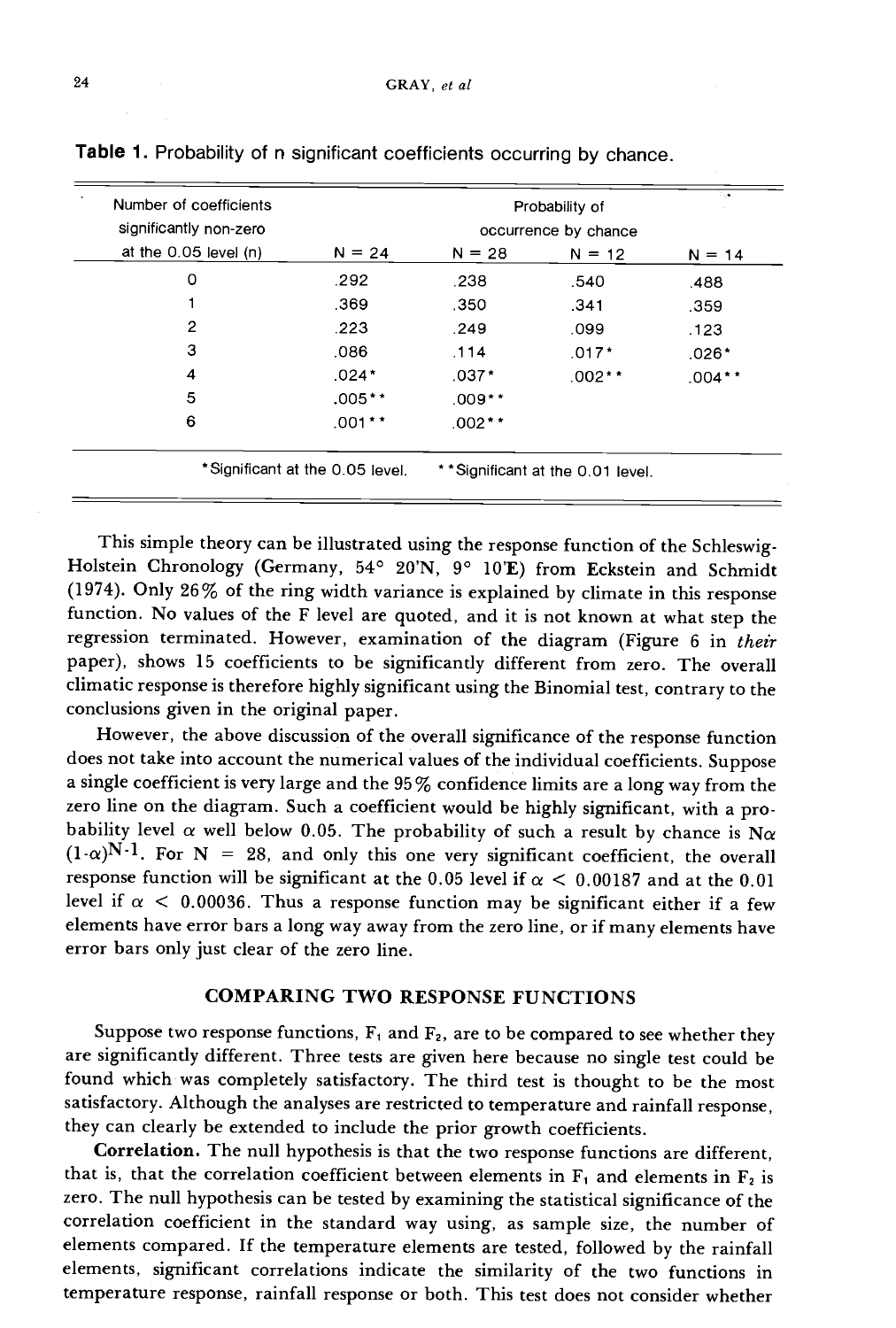the individual elements are significant or not.

Coin -Tossing Analogues. The probability is considered of two patterns arising by chance, each having a certain number of matching elements. Two kinds of thatching elements are distinguished, those where the error bars do not cross the zero axis and those where the error bars do; i.e. significant and non -significant elements. This problem is then equivalent to tossing two loaded coins and calculating the number of matched heads or tails that arise in N throws (Hoel 1965). The null hypothesis is that the two response functions are different: i.e. that the number of matches could have arisen by chance. This is contrasted with the alternative hypothesis that this number is significantly greater than expected by chance.

Suppose that two response functions with N coefficients each are calculated from independent samples. Let the number of significant coefficients be  $m_1$  and  $m_2$  and the number of non-significant coefficients be  $(N-m_1)$  and  $(N-m_2)$  respectively. The probability,  $P_1$ , of having one significant coefficient of the same sign coincident in the two samples is:

$$
P_1 = \frac{m_1 m_2}{2N^2} \tag{4}
$$

The probability  $P_2$  of one coincident nonsignificant coefficient of either sign is:

$$
P_2 = \frac{(N-m_1)(N-m_2)}{N^2}
$$
 (5)

The probability  $P_3$  that a pair of coefficients will consist of one significant and one non -significant coefficient is then:

$$
P_3 = 1 - P_1 - P_2 \tag{6}
$$

The joint probability of having the two samples with  $n_1$  coincident significant and  $n_2$ coincident non -significant coefficients by chance is then:

$$
P = (P_1)^{n_3} (P_2)^{n_2} (P_3)^{n_3} \frac{N!}{n_1! n_2! n_3!}
$$
 (7)

Where  $n_3 = N - n_1 - n_2$  is the number of non-matched elements.

In this approach the position of the error bars relative to the zero line is important and depends on the regression step; the numerical value of each coefficient is not considered.

**Element Matching.** Each element of the response function  $F_1$  is tested against the corresponding element of  $F_2$ . If the  $95\%$  error bars overlap, then a match is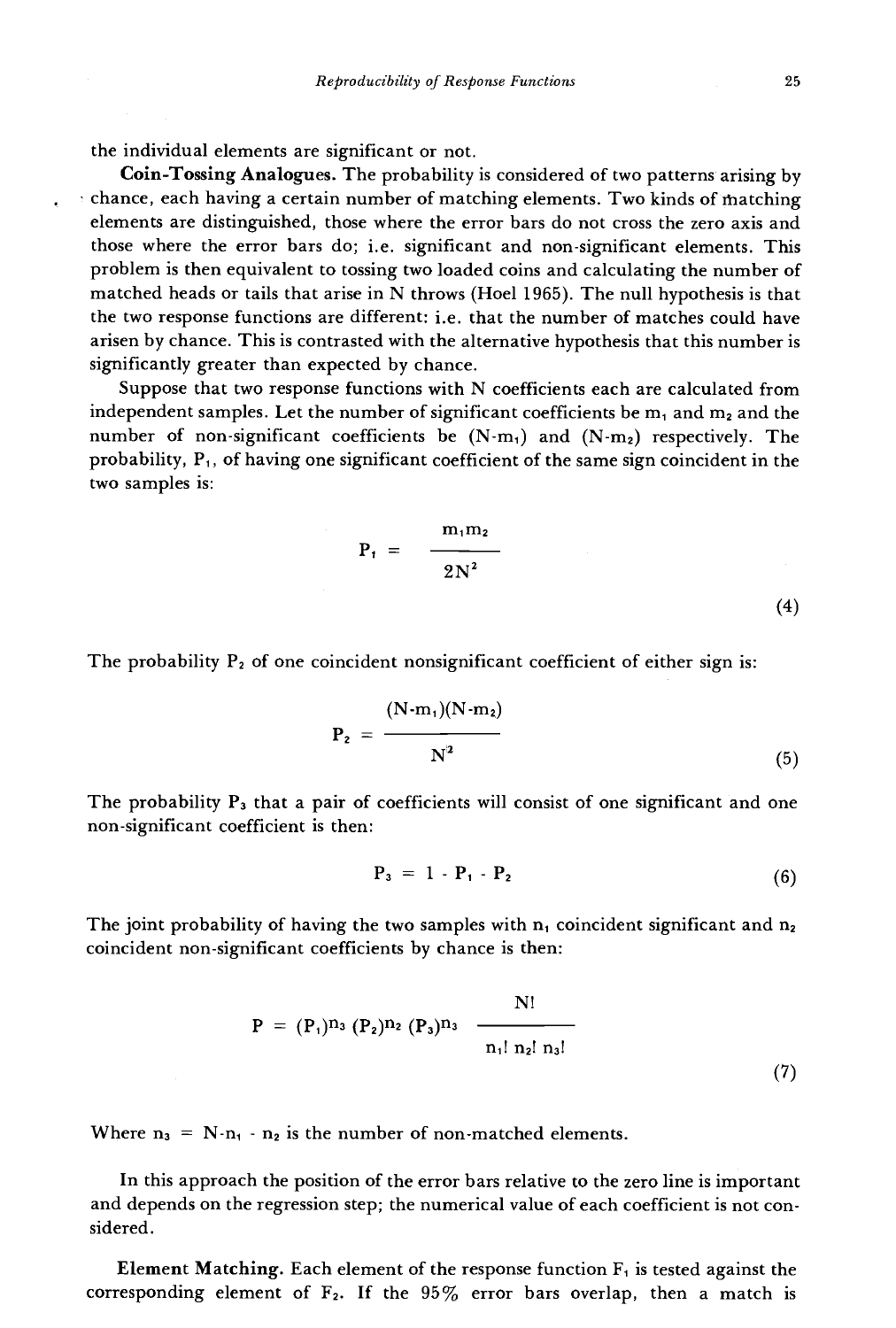designated. The number of non-matches is counted, and the significance tested by exactly the same theory used in determining the overall significance of the response function. The null hypothesis is that the two functions  $F_1$  and  $F_2$  are the same. If the confidence limits of any element do not overlap, then those coefficients are significantly different at the .05 level. The probability of any coefficient in  $F_1$  not matching, by chance, the similar coefficient in F<sub>2</sub> at the  $\alpha$  = 0.05 level is then < 0.05. The probability of n coefficients mismatching by chance in N comparisons is given by equation (3). In this test, the numerical size of the error bars is dependent on the step in the multiple regression at which they were calculated. Generally, early steps in the regression have many degrees of freedom and the 95% error limits are small. As the regression proceeds, the error bars become larger and fewer non-matches are found. The choice of *m* therefore influences the apparent stability or reproducibility as determined by this method.

For maximum matching, we wish the results of the first and last tests to be high, and the middle one to be low.

# TESTS **OF SITE REPRODUCIBILITY**

An example of the method can be used to examine the reproducibility of a response function on a site. Clearly, in practice one would examine the correlation coefficient between the chronologies rather than compare the response functions. Nevertheless, the example serves to illustrate the method.

Site reproducibility was tested using the Rostrevor, Northern Ireland oak chronology (54 $^{\circ}$  6'N, 6 $^{\circ}$  12'W) from Pilcher (1976). A sample of one core/tree from 11 trees was taken from the original chronology, and formed into a separate chronology (ROSTRE). A new sample of 11 different trees (1 core/tree) was collected from the same site and processed by Pilcher to form the NNROST chronology. We first tested the individual response functions (Figure 1) for each chronology. Both the temperature responses and the rainfall responses were found to be statistically significant at the  $1\%$  level using the method described in this paper.

Comparing the chronologies directly, we found for 1920-1969 a correlation coefficient of 0.83. To compare the response functions, we used the three tests outlined above. The correlation test had the following results:

Temperature:  $r = .74$ , significant at the 1% level Rainfall:  $r = -.12$ , not significant

The values for calculating the significance level of the coin-tossing comparison are:

 $m_1 = 13$  $m_2 = 14$  $N = 28$  $n_1 = 5$  (3 in temp., 2 in rainfall)  $n_2 = 8$  (5 in temp., 3 in rainfall)  $n_3 = 15$  (6 in temp., 9 in rainfall)

This test finds the response functions to be similar at the  $2\%$  level of significance (i.e. the probability that the response functions would be so similar by chance is  $2\%$ ). Four differences were found in the element matching test, all in rainfall, indicating that the response functions were significantly different at the 5% level. Obviously the difference arises only in the rainfall response.

The relatively low correlation between the chronologies is thus reflected in the response functions. The overall conclusion from the three tests is that the response of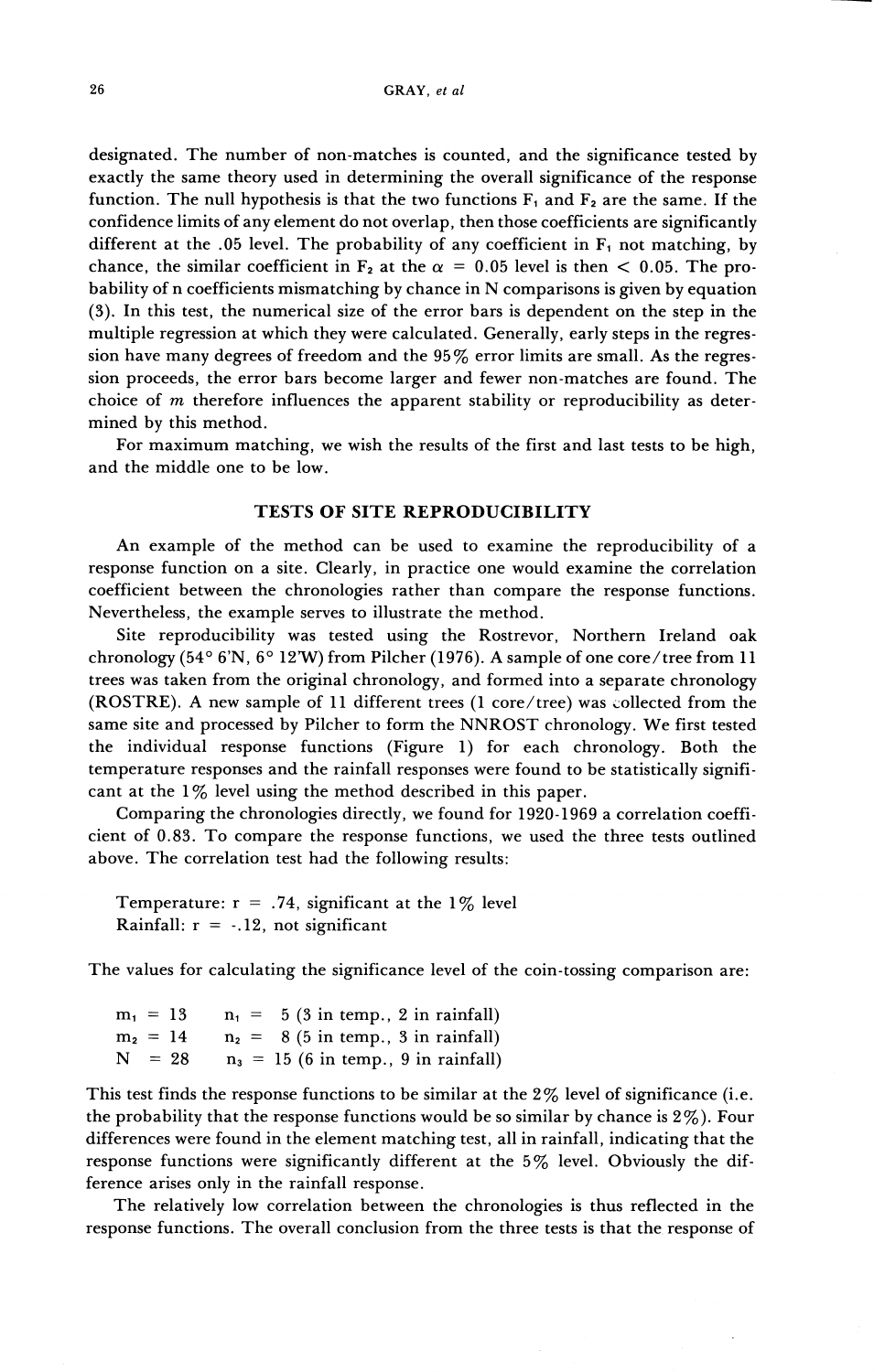the site to temperature is highly reproducible, but the response to rainfall is probably influenced by the microclimate on the site.

## COMPARISONS TO TEST STABILITY IN TIME

One of the basic assumptions underlying dendroclimatological work is that the tree shows a constant response throughout its life to the microhabitat in which it grows, that is, that the response function should be stable in time. Factors which might change the response function from one period to another could be derived either from changes in climate or from changes in tree growth. In order to test time stability, a single chronology may be divided into two non -overlapping time periods and the response functions calculated for each. The similarities and differences between the elements of the response function may then be compared by the three methods described. In chosing time periods for comparison, these must be dictated by the span of the available chronologies, and not by any characteristics noticeable in the climatic data.

Three oak chronologies were chosen. The first is an indexed site chronology from Maentwrog, in North Wales (Hughes et al. 1978), where only a short length of climate data is available. The second is a long non -indexed area chronology covering Hereford and Cumberland (V. Giertz -Siebenlist, pers. comm.). The third series is an indexed site chronology collected by Pilcher from Fontainebleau near Paris. The chronology



Figure 1. Response functions for Rostrevor.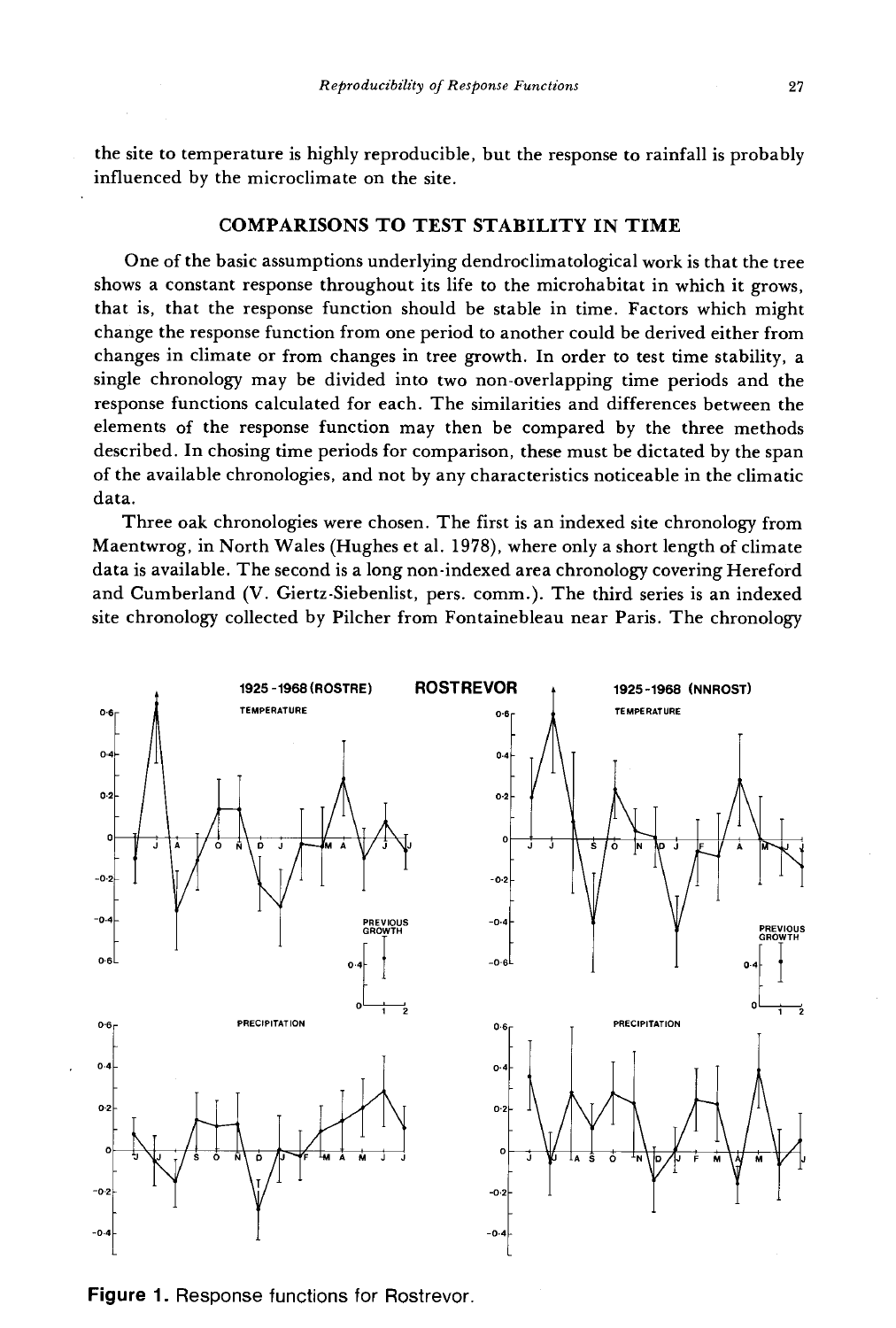| j<br>Į<br>.<br>.<br>. |
|-----------------------|
| I                     |
|                       |
|                       |
|                       |

|                   |                           |                |                         |         | No. of Sig. Elements |      |                |                      |
|-------------------|---------------------------|----------------|-------------------------|---------|----------------------|------|----------------|----------------------|
| CHRONOLOGY        | PERIOD                    | % Climate      | % Growth                | % Total |                      |      | No. of Years   | No. of Steps         |
|                   |                           |                |                         |         | Temp                 | Rain | $\epsilon$     | $\widehat{\epsilon}$ |
| ROSTRE            | 5-1968<br>$\frac{26}{3}$  | 57             | $\overline{\mathbf{a}}$ | 78      | ю                    |      | $\frac{4}{4}$  | $\frac{1}{1}$        |
| <b>NNROST</b>     | 15-1968<br>192            | $\mathbf{g}$   | $\frac{\infty}{\infty}$ | 82      | œ                    |      | $\frac{4}{4}$  | $\frac{1}{2}$        |
|                   | 17-1940<br>$\frac{6}{10}$ | 424            | 20                      | 62      | ິ                    |      | 34             | თ                    |
| Maentwrog         | 1941-1974                 |                | $\frac{6}{5}$           | 80      |                      |      | $\mathbf{54}$  | $\overline{1}$       |
|                   | 5-1839<br>175             | $\overline{2}$ | 49                      | 73      |                      |      | 85             | $\frac{8}{1}$        |
|                   | 61949<br>185              | $\frac{6}{1}$  | $\frac{1}{4}$           | 55      |                      |      | 95             | $\frac{6}{1}$        |
| Fontainebleau     | 1800-1869                 | 39             | ္စာ                     | 86      |                      |      |                | $\frac{6}{1}$        |
|                   |                           | 20             | 27                      | 47      |                      |      | 8888           | Φ                    |
| FONT <sub>1</sub> | 0.1939<br>187             | $\frac{9}{4}$  | ю                       | 54      |                      |      |                | $\overline{4}$       |
|                   |                           | $\overline{4}$ | ဖ                       | 47      |                      | ю    |                | Φ                    |
| FONT <sub>2</sub> | 0-1969<br>187             | 33             | 25                      | 58      |                      | ო    | $\overline{5}$ | $\frac{5}{1}$        |
|                   |                           |                |                         |         |                      |      |                |                      |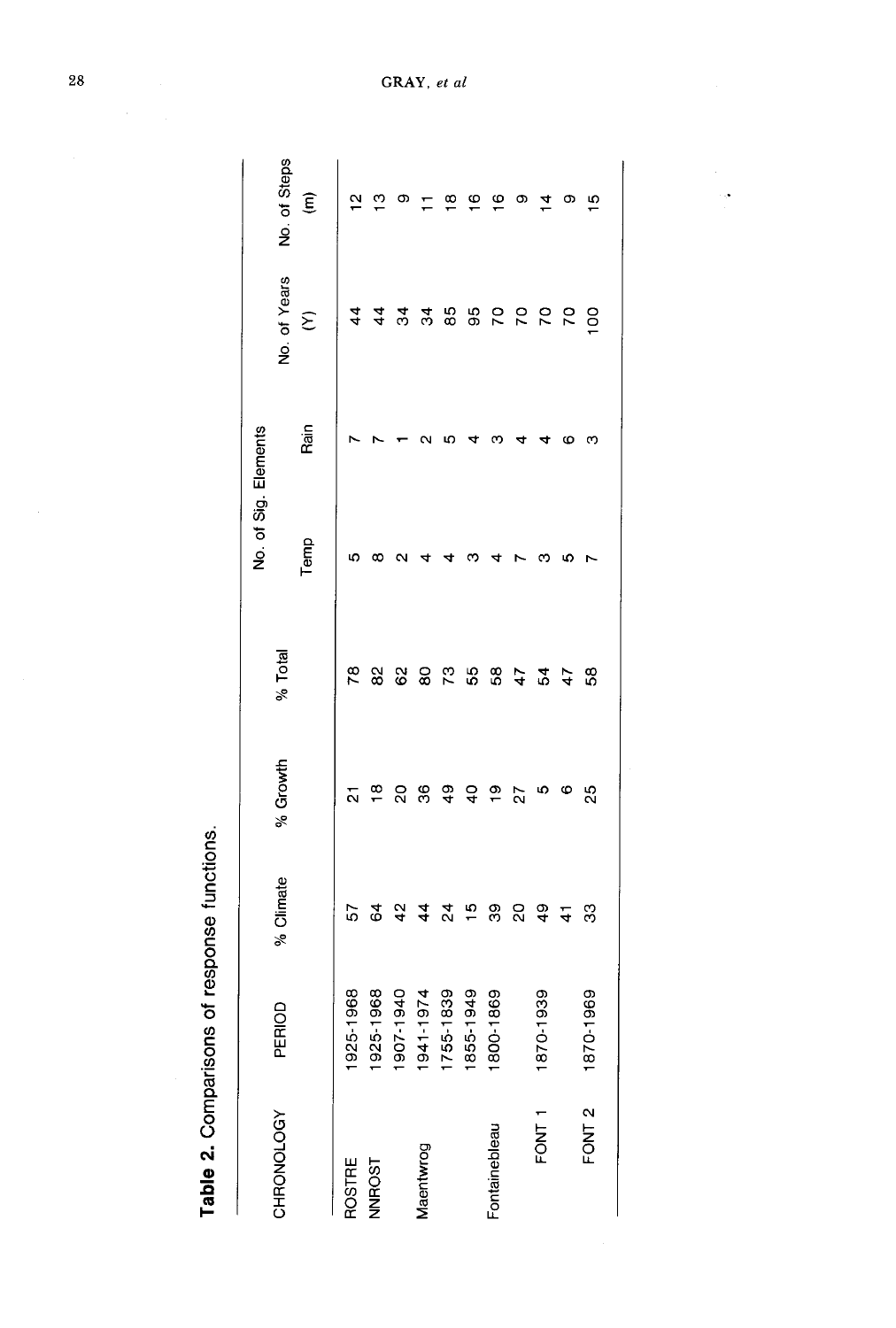variance explained by climate is higher in the first and third series (Table 2). When these six individual response functions were tested using the Binomial test, all were significant at the 0.05 level or better, except Maentwrog (1947-1974).

Maentwrog. The chronology for Maentwrog was divided into two sections, 1907 -1940, and 1941 -1974. To preserve a reasonable number of degrees of freedom with only 34 observations, the climate year considered was reduced to October of the year i - 1 through to September of year i (N = 24). Response functions were calculated for the two periods, (Figure 2), and the properties listed in Table 2.

The correlation test results were:

Temperature:  $r = .55$ , significant at the 10% level Rainfall:  $r = -.01$ 

Out of the 24 elements calculated for the coin - tossing analogue, we have (recall that  $m_1$  and  $m_2$  are the number of significant coefficients in the two response functions being compared, while  $n_1$  is the number of matched significant coefficients, and  $n_2$  is the number of matched non -significant coefficients):

| $m_1 = 7$ | $n_1 = 1$ (1 in temp., 0 in rainfall)  |
|-----------|----------------------------------------|
| $m_2 = 5$ | $n_2 = 13$ (4 in temp., 9 in rainfall) |
| $N = 24$  | $n_3 = 10$ (7 in temp., 3 in rainfall) |



Figure 2. Response functions for Maentwrog.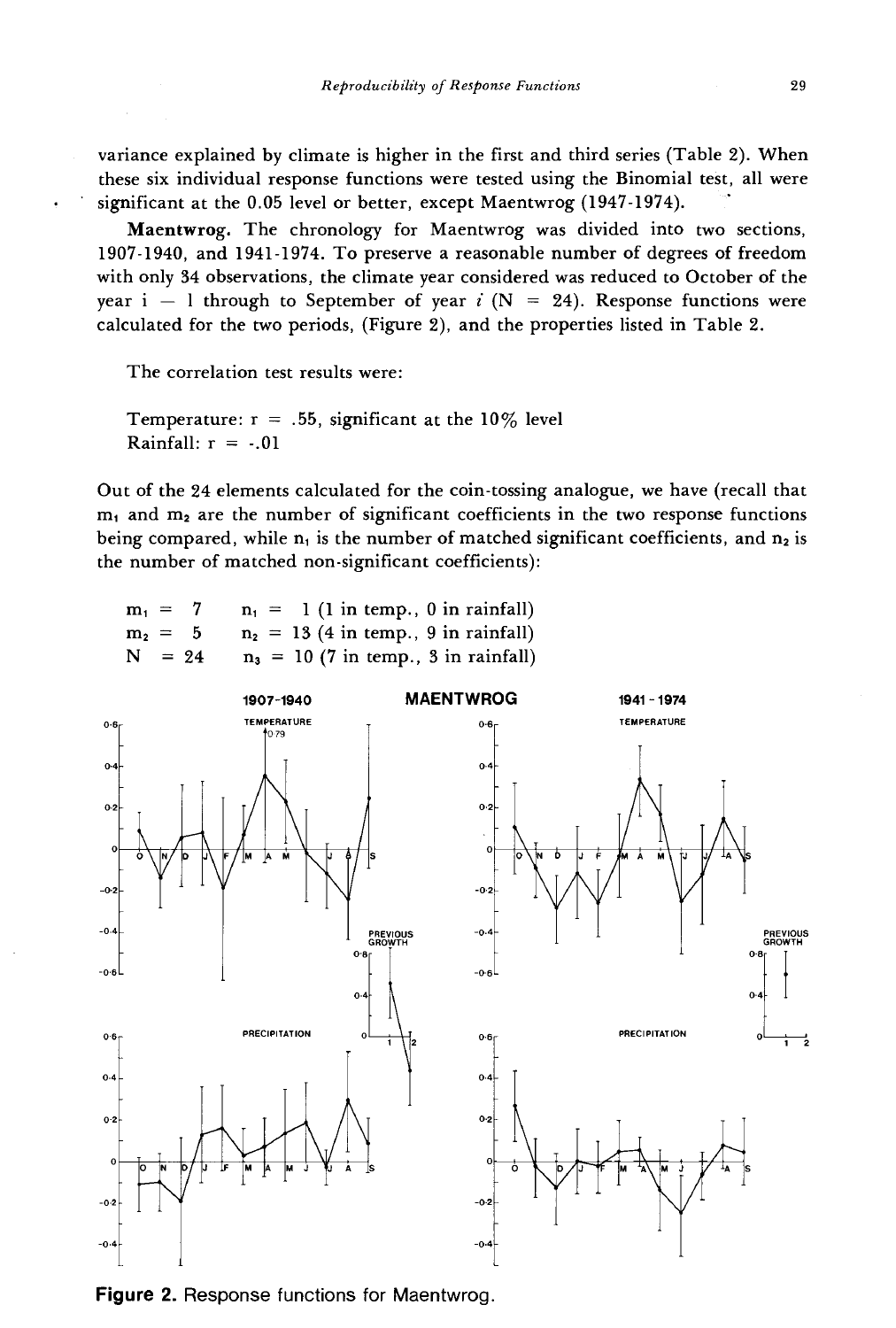The probability of such a match occurring by chance is 0.0266, so the two samples are similar at the 3% significance level. In applying the element matching test, three non- . matches (1 in temp., 2 in rainfall) were found, indicating a difference which is significant at the 7% level.

The overall conclusion is that the response function is reproducible in time, more so for the temperature elements than the rainfall. In this case, it is relevant to point out that there is a considerable difference in the variance explained by the previous growth factors (Table 2). Since these are non -orthogonal to the climate elements, some of the differences in the rainfall elements may be attributed to a redistribution of variance between climate and previous growth in the two samples.

Hereford. The Hereford -Cumberland chronology was also tested for reproducibility in time. It was divided into two periods, 1755 -1839 and 1855 -1949. Response functions were calculated using the central England temperature series and the England and Wales rainfall series (Figure 3). The value used for N was 28.

In the correlation test, the temperature result again indicated a higher reproducibility.

Temperature:  $r = .50$ , significant at the 10% level Rainfall:  $r = .17$ 

Some difference is seen in the previous growth factor in the two samples as in the Maentwrog chronology.



Figure 3. Response functions for Hereford  $-$  Cumberland.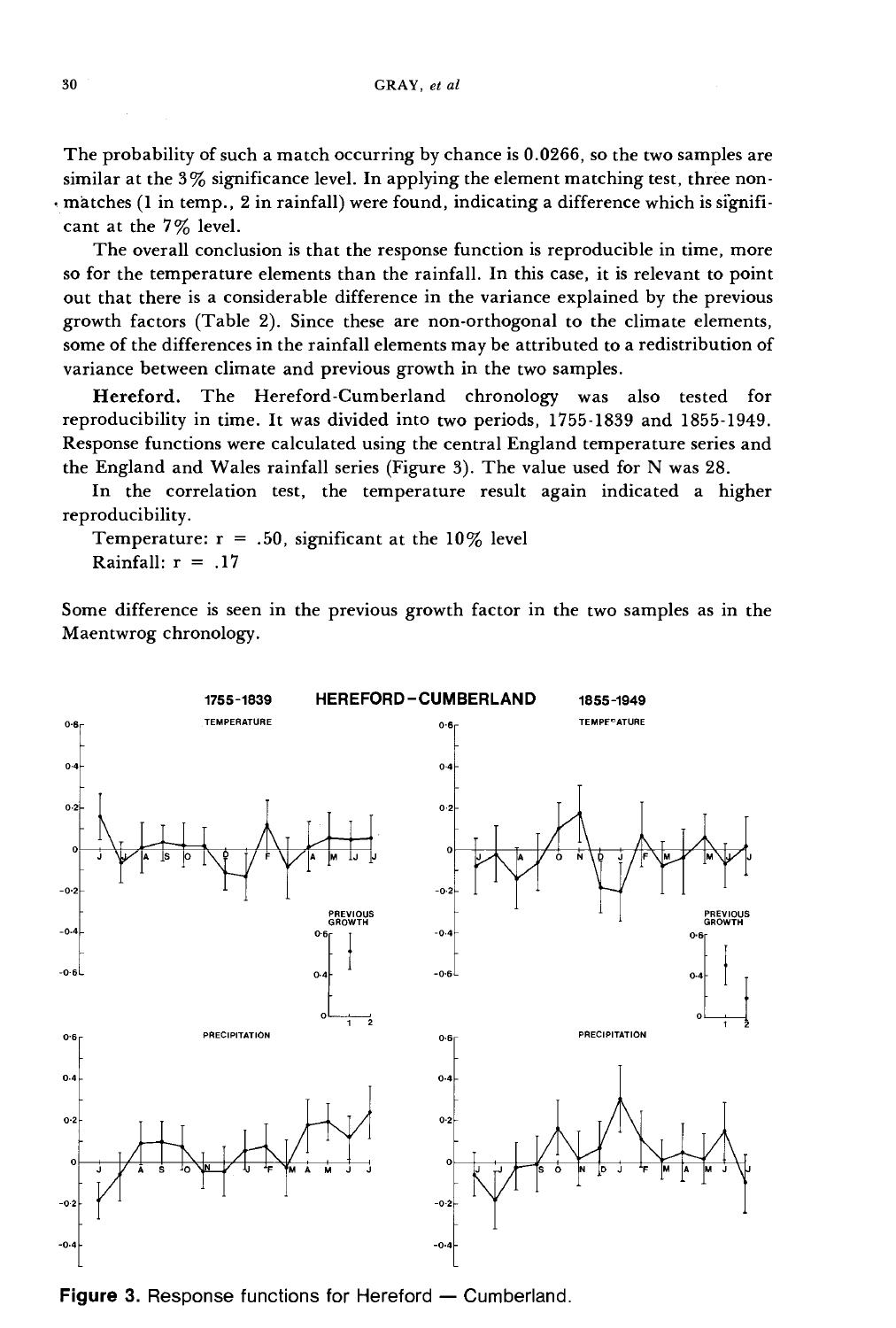The values obtained for the coin tossing test were:

|  |          |  | $m_1 = 8$ $n_1 = 3$ (2 in temp., 1 in rainfall)   |
|--|----------|--|---------------------------------------------------|
|  |          |  | $m_2 = 10$ $n_2 = 12$ (7 in temp., 5 in rainfall) |
|  | $N = 28$ |  | $n_3 = 13$ (5 in temp., 8 in rainfall)            |

Despite the low variance explained by climate in this area chronology, and inhomogeneities in the rainfall data, the two response functions were similar at the  $2\%$ level of significance. Only one non -match was found in the element matching test, which means that the null hypothesis of similarity cannot be rejected: i.e. this result indicates no significant difference between the two samples. Overall, two out of the three tests gave satisfactory results, the only significant difference being in the rainfall coefficients as indicated by the correlation test.

Fontainebleau. The third chronology from Fontainebleau is a particularly long modern site chronology which extends from 1540 to 1979. Climatic data exist for Paris from 1770 onwards, but the early part of the record may be unreliable. Two periods 1800 -1869 and 1870 -1939 were chosen. As far as is known the site was selectively felled in a regular manner between 1800 and 1939. The modern period from 1940 onwards was discarded because of interference at the chronology site, which might well have affected the response function.

The results of the comparison tests are as follows. For the correlation test:

Temperature:  $r = .22$ Rainfall:  $r = .12$ 

Neither result is significant. (Figures 4 and 5.)

The coin-tossing test was done twice, for two different sets of  $m$ , the number of variables in the regression. These were obtained by curtailing the stepwise regression at different stages.

| Comparing $m = 9$ , $m = 9$ : we have   | $m_1 = 16$ $n_1 = 5$<br>$m_2 = 14$ $n_2 = 7$                      |  |
|-----------------------------------------|-------------------------------------------------------------------|--|
|                                         | $N = 28$ $n_3 = 16$                                               |  |
| Comparing $m = 16$ , $m = 14$ : we have | $m_1 = 7$ $n_1 = 3$<br>$m_2 = 7$ $n_2 = 16$<br>$N = 28$ $n_3 = 9$ |  |

Both these sets of results show that the null hypothesis that the response functions are different has to be rejected at the  $3\%$  level; i.e. the response functions are significantly the same.

The element matching test was also done for the different values of m. For  $m =$ 16, 14, there were no differences in matching. For  $m = 9.9$ , there were four differences. Such a mismatch could arise by chance only 4% of the time. In other words, the result of this test depends crucially on the choices of  $m$ ; for the larger  $m$  the response functions are similar, for the smaller  $m$  they are dissimilar (at the 4% level). In fact, overall the Fontainebleau results are equivocal. One possible interpretation of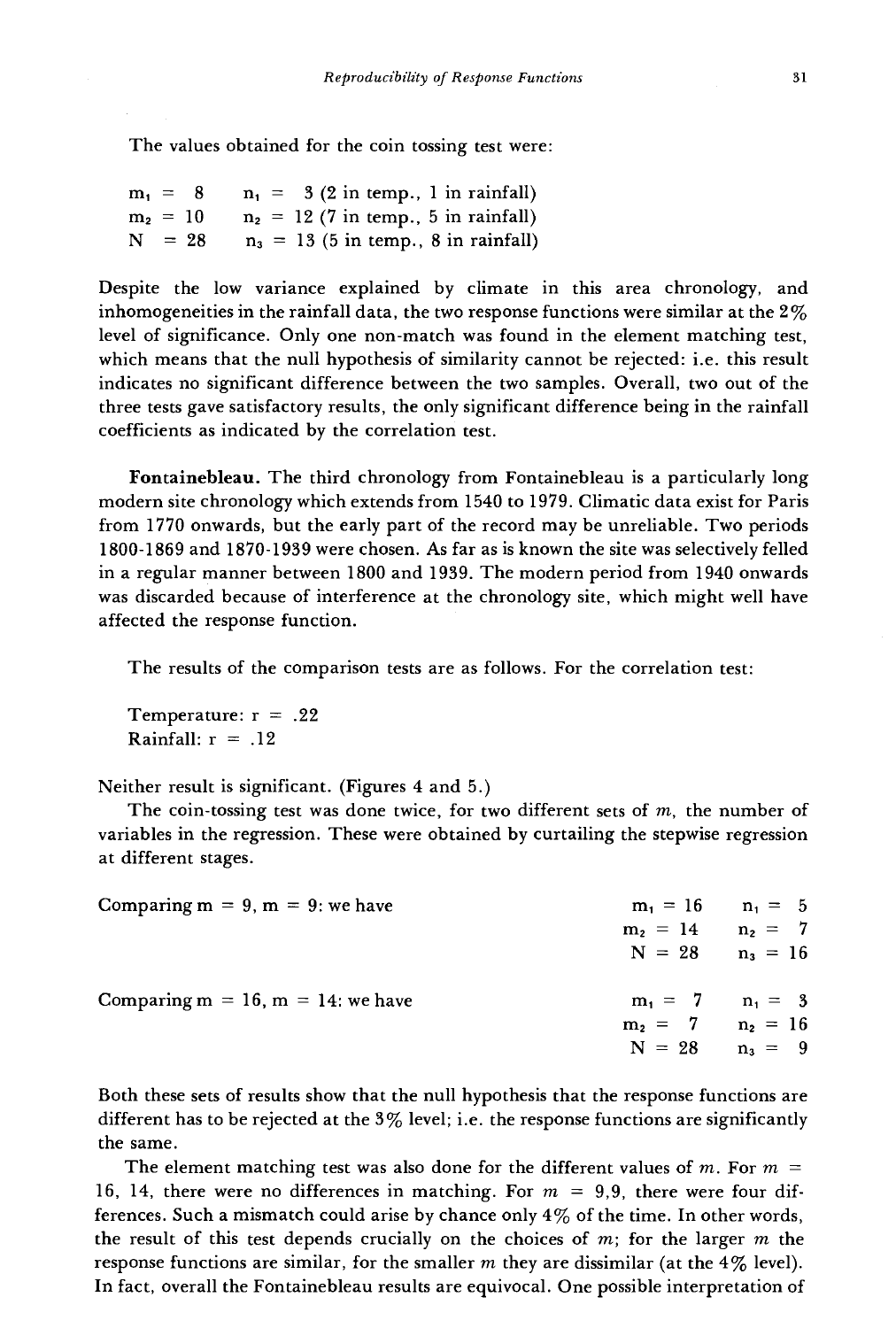

Figure 4. Response function for Fontainebleau, A.D. 1800-1869.



Figure 5. Response function for Fontainebleau, A.D. 1870-1939.

32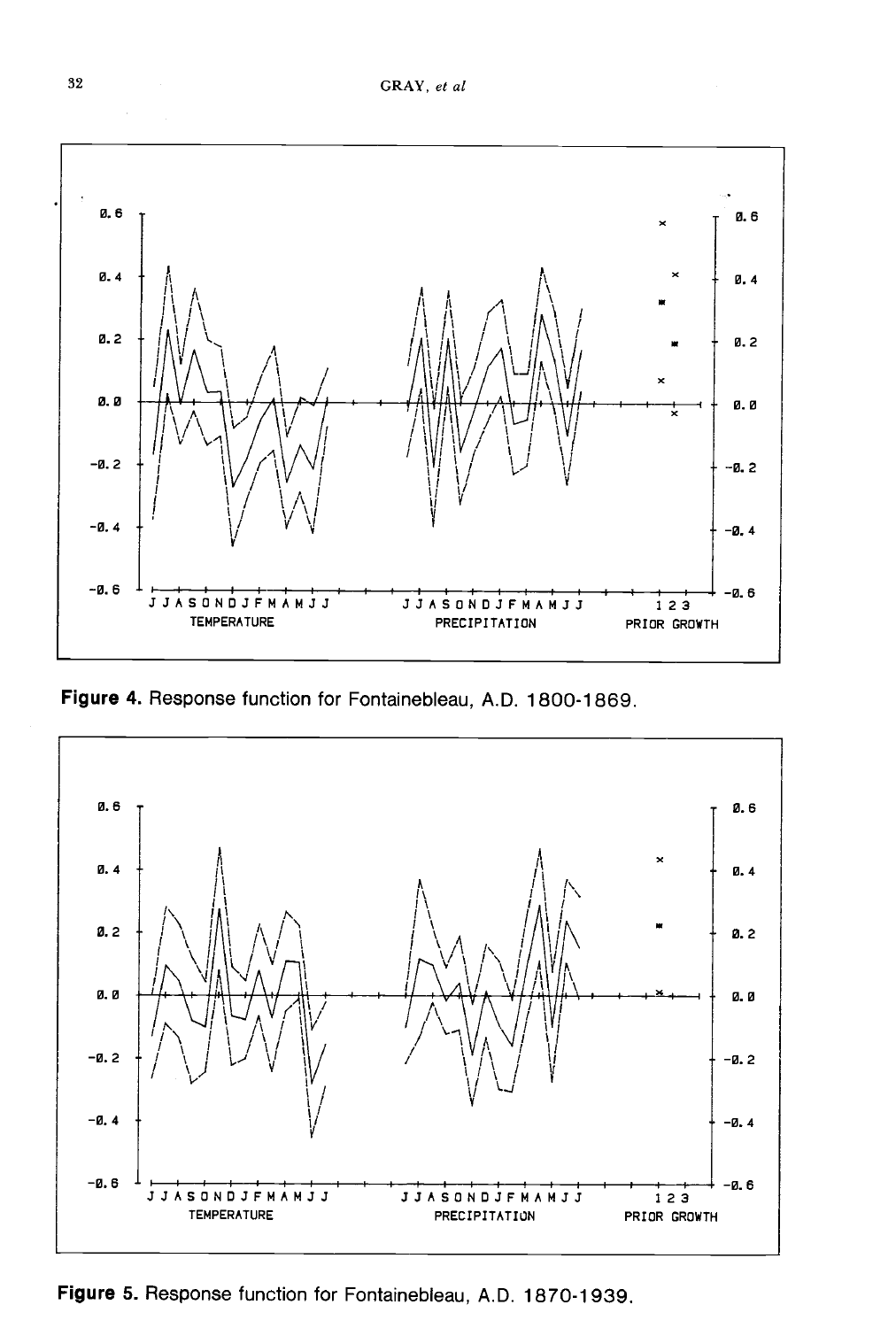this is that there is a real difference in the response functions which could be explained by an age effect.

The majority of the 25 trees in the second portion of the chronology (1870-1939) were over 170 years old. The first portion of the chronology (1800-1869) also has 25 trees but they are of younger age. In order to identify an age factor, a second chronology was built from 20 trees not more than 50 years old, growing at the same site and covering the period 1870-1969 (Figure 6).

This chronology of younger trees was then compared with the original chronology of older trees. Table 2 clearly shows the difference in the prior growth factor in the two chronologies.

The correlation test gives  $r = .64$  for temperature, significant at the 1% level, and  $r = -.27$  for rainfall. The results of the coin-tossing test are:

| for $m = 16.15$ : $m_1 = 10$ |                       | $n_1 = 4$ |  |
|------------------------------|-----------------------|-----------|--|
|                              | $m_2 = 10$ $n_2 = 12$ |           |  |
|                              | $N = 28$ $n_3 = 12$   |           |  |

indicating a similarity at the  $.1\%$  significance level. Three mismatches are found in the element matching test, which could arise by chance 12% of the time. Thus, the overall conclusion is that the response function for the young chronology is very similar to the response function for the old chronology. Effectively, this has been a second study of site reproducibility. The hypothesis of an age effect influencing the response function must therefore be rejected.

If the lack of convincing stability is not due to an age effect in the tree, clearly we must examine the climate data. The Paris temperature record shows a steady rise in



Figure 6. Response function for Fontainebleau, A.D. 1870-1969.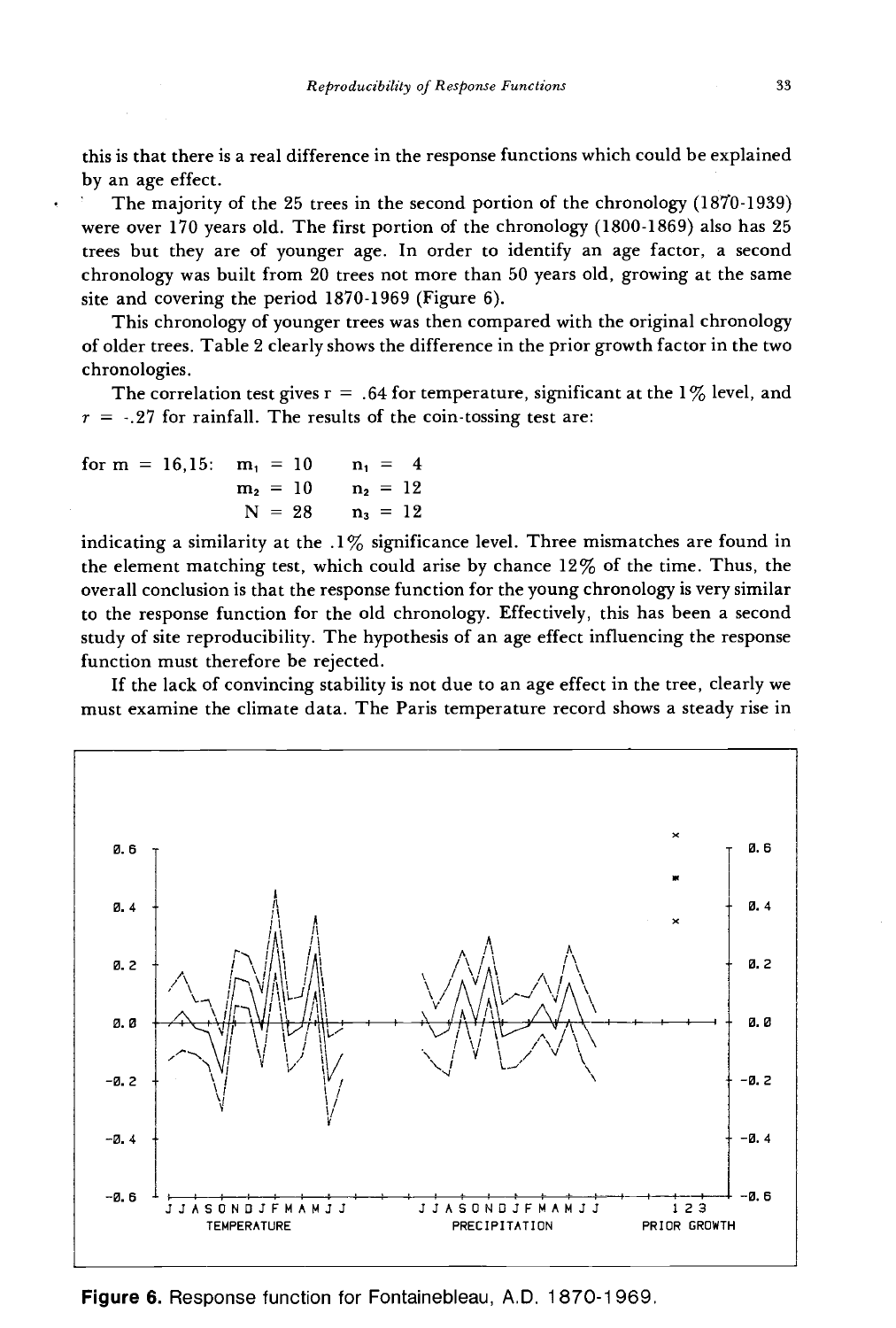|                                                           |     | Significance<br>level of<br><b>Correlation Test</b> | Coin-Tossing<br>Probability of being<br>so similar by chance | <b>Element-Matching</b><br>Probability of being<br>so different by chance |  |
|-----------------------------------------------------------|-----|-----------------------------------------------------|--------------------------------------------------------------|---------------------------------------------------------------------------|--|
| Chronology                                                | т   | R                                                   |                                                              |                                                                           |  |
| <b>ROSTREVOR</b><br>(site stability)                      | 1%  |                                                     | .02                                                          | .05                                                                       |  |
| <b>MAENTWROG</b><br>(time stability)                      | 10% |                                                     | .03                                                          | .07                                                                       |  |
| <b>HEREFORD</b><br>(time stability)                       | 10% |                                                     | .02                                                          | .35                                                                       |  |
| <b>FONTAINEBLEAU</b><br>(time stability)                  |     |                                                     | $(m = 9, 9)$<br>.03 <sub>1</sub><br>$(m = 16, 14)$<br>.03    | .04<br>.24                                                                |  |
| <b>FONTAINEBLEAU</b><br>(age effects)<br>(site stability) | 1%  |                                                     | .001                                                         | .12                                                                       |  |

|  |  |  |  | Table 3. Results of comparisons of response functions. |  |  |  |  |
|--|--|--|--|--------------------------------------------------------|--|--|--|--|
|--|--|--|--|--------------------------------------------------------|--|--|--|--|

decadal values between 1880 and 1960. Comparison with central England temperature data (which are homogeneous) suggests that there is an urban heat island effect in the Paris data over and above a common long -term variation associated with larger scale climatic change. This may be the factor which prevents the Fontainebleau results from showing a convincingly stable pattern. The basic reason for this is that Paris temperatures in recent decades are not related to temperature at Fontainebleau in a consistent way.

# **CONCLUSIONS**

The use of the Binomial distribution has been proposed as an indicator of the overall significance of a response function. By including considerations of the size of the elements and the number of degrees of freedom, three tests have been suggested to establish the significance of the similarity or difference between two response functions. These tests have been used to examine reproducibility at a site, and the stability of a response function in time. The results are summarized in Table 3.

In examining site stability we have found very convincing evidence of stability, especially with respect to temperature response, at a site in northern Ireland. Time stability was tested at three different sites. The first, Maentwrog, provided good evidence of stability, especially for temperature response, although the element matching test was not entirely consistent with the other tests. For the second site, Hereford, all tests indicated stability of the response function. For the third site, Fontainebleau, the results for a large number of regressions were stable over time; but when fewer regressors were used the results of different tests were not in complete agreement. In all three cases where the probability of the response functions being